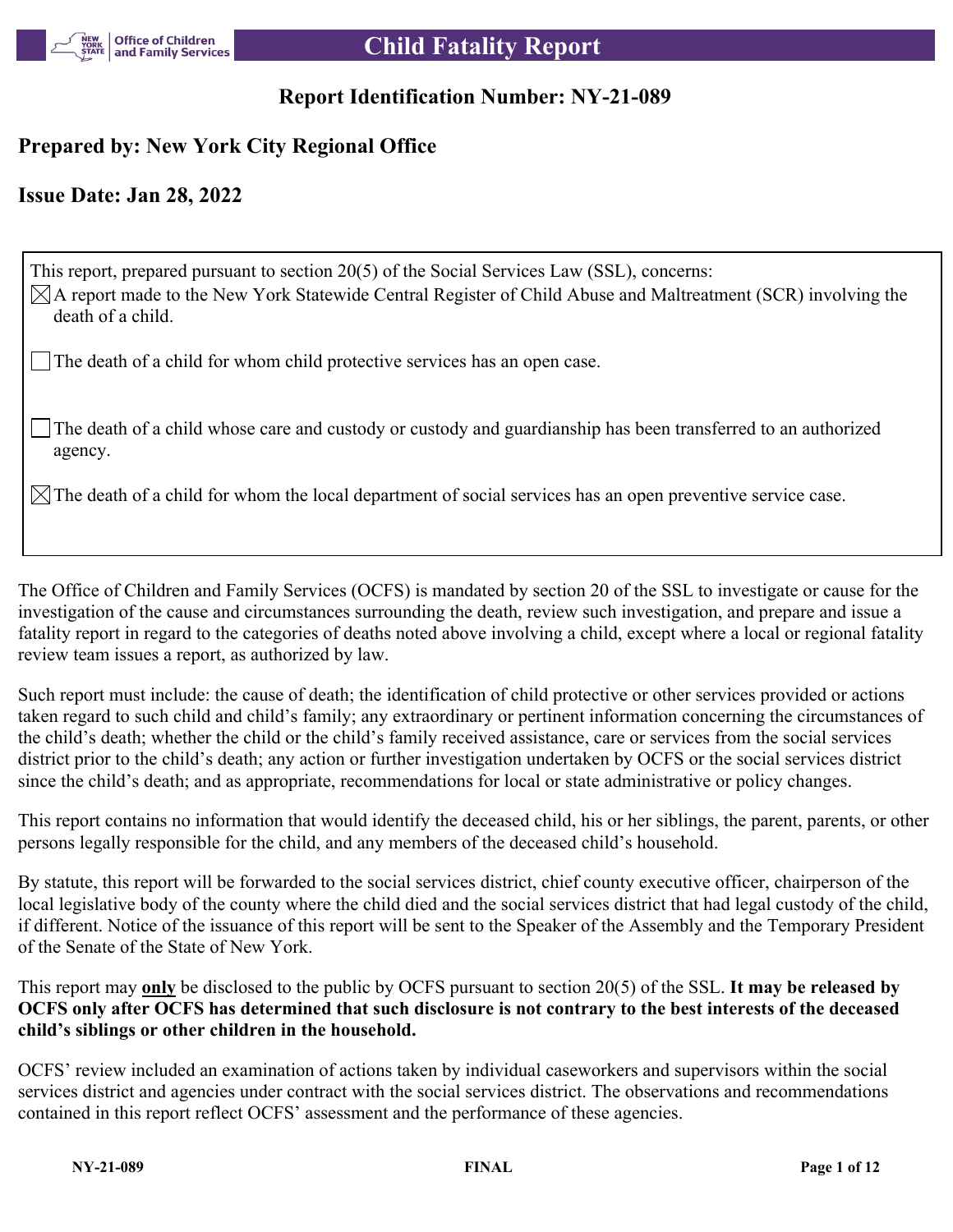

# **Abbreviations**

| <b>Relationships</b>                                 |                                                                       |                                       |  |  |  |
|------------------------------------------------------|-----------------------------------------------------------------------|---------------------------------------|--|--|--|
| <b>BM-Biological Mother</b>                          | <b>SM-Subject Mother</b>                                              | SC-Subject Child                      |  |  |  |
| <b>BF-Biological Father</b>                          | <b>SF-Subject Father</b>                                              | OC-Other Child                        |  |  |  |
| MGM-Maternal Grand Mother                            | <b>MGF-Maternal Grand Father</b>                                      | FF-Foster Father                      |  |  |  |
| PGM-Paternal Grand Mother                            | PGF-Paternal Grand Father                                             | DCP-Day Care Provider                 |  |  |  |
| MGGM-Maternal Great Grand Mother                     | MGGF-Maternal Great Grand Father                                      | PGGF-Paternal Great Grand Father      |  |  |  |
| PGGM-Paternal Great Grand Mother                     | MA/MU-Maternal Aunt/Maternal Uncle PA/PU-Paternal Aunt/Paternal Uncle |                                       |  |  |  |
| <b>FM-Foster Mother</b>                              | <b>SS-Surviving Sibling</b>                                           | <b>PS-Parent Sub</b>                  |  |  |  |
| CH/CHN-Child/Children                                | <b>OA-Other Adult</b>                                                 |                                       |  |  |  |
|                                                      | Contacts                                                              |                                       |  |  |  |
| <b>LE-Law Enforcement</b>                            | <b>CW-Case Worker</b>                                                 | CP-Case Planner                       |  |  |  |
| Dr.-Doctor                                           | ME-Medical Examiner                                                   | <b>EMS-Emergency Medical Services</b> |  |  |  |
| DC-Day Care                                          | FD-Fire Department                                                    | <b>BM-Biological Mother</b>           |  |  |  |
| <b>CPS-Child Protective Services</b>                 |                                                                       |                                       |  |  |  |
|                                                      | <b>Allegations</b>                                                    |                                       |  |  |  |
| <b>FX-Fractures</b>                                  | <b>II-Internal Injuries</b>                                           | L/B/W-Lacerations/Bruises/Welts       |  |  |  |
| S/D/S-Swelling/Dislocation/Sprains                   | C/T/S-Choking/Twisting/Shaking                                        | B/S-Burns/Scalding                    |  |  |  |
| P/Nx-Poisoning/ Noxious Substance                    | <b>XCP-Excessive Corporal Punishment</b>                              | PD/AM-Parent's Drug Alcohol Misuse    |  |  |  |
| CD/A-Child's Drug/Alcohol Use                        | <b>LMC-Lack of Medical Care</b>                                       | <b>EdN-Educational Neglect</b>        |  |  |  |
| <b>EN-Emotional Neglect</b>                          | <b>SA-Sexual Abuse</b>                                                | M/FTTH-Malnutrition/Failure-to-thrive |  |  |  |
| IF/C/S-Inadequate Food/ Clothing/<br>Shelter         | <b>IG-Inadequate Guardianship</b>                                     | LS-Lack of Supervision                |  |  |  |
| Ab-Abandonment                                       | OTH/COI-Other                                                         |                                       |  |  |  |
|                                                      | <b>Miscellaneous</b>                                                  |                                       |  |  |  |
| <b>IND-Indicated</b>                                 | UNF-Unfounded                                                         | SO-Sexual Offender                    |  |  |  |
| Sub-Substantiated                                    | Unsub-Unsubstantiated                                                 | <b>DV-Domestic Violence</b>           |  |  |  |
| LDSS-Local Department of Social                      | <b>ACS-Administration for Children's</b>                              | NYPD-New York City Police             |  |  |  |
| Service                                              | Services                                                              | Department                            |  |  |  |
| PPRS-Purchased Preventive<br>Rehabilitative Services | TANF-Temporary Assistance to Needy<br>Families                        | FC-Foster Care                        |  |  |  |
| MH-Mental Health                                     | <b>ER-Emergency Room</b>                                              | <b>COS-Court Ordered Services</b>     |  |  |  |
| <b>OP-Order of Protection</b>                        | <b>RAP-Risk Assessment Profile</b>                                    | FASP-Family Assessment Plan           |  |  |  |
| <b>FAR-Family Assessment Response</b>                | Hx-History                                                            | Tx-Treatment                          |  |  |  |
| <b>CAC-Child Advocacy Center</b>                     | PIP-Program Improvement Plan                                          | yo-year(s) old                        |  |  |  |
| <b>CPR-Cardiopulmonary Resuscitation</b>             | ASTO-Allowing Sex Abuse to Occur                                      |                                       |  |  |  |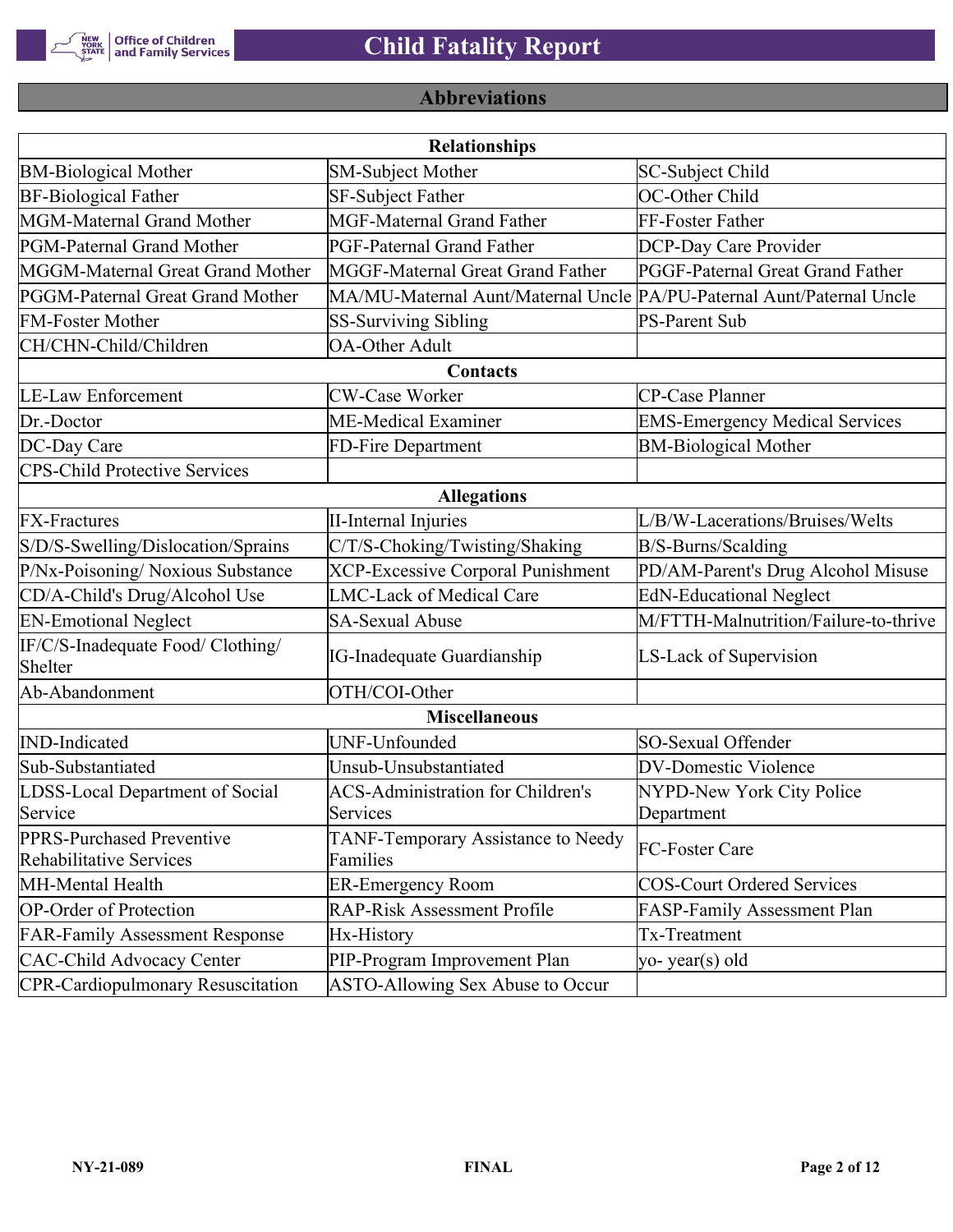

## **Case Information**

**Report Type:** Child Deceased **Jurisdiction:** Queens **Date of Death:** 08/20/2021

**Age:** 2 month(s) **Gender:** Male **Initial Date OCFS Notified:** 08/21/2021

**Presenting Information**

The SCR report alleged on 8/20/21, some time prior to 9:58PM, the 2-month-old male subject child stopped breathing while playing at home. The parents drove the child to the hospital. The child had no femoral pulse and was in cardiac arrest when he arrived at the hospital. The doctors attempted to revive the child; however, they were not able to do so. The report alleged the doctors stopped chest compressions and the child was pronounced dead at 10:28PM. The parents had no explanation as to how the child died.

#### **Executive Summary**

This report concerns the death of a two-month-old male subject child who died on 8/20/21. No autopsy was conducted due to the family's religious beliefs. The ME listed the cause and the manner of death as undetermined.

At the time of the child's death, he resided with his parents, and adult sibling, and two minor surviving siblings ages 13 and 2 years old. The family was engaged in preventive services at the time of the fatality.

ACS' investigation revealed the subject child had medical issues since his birth. The child was hospitalized on 5 different occasions prior to his death, the latest hospitalization was from 8/14/21 to 8/17/21. The child was undergoing tests with medical specialists to identify his ailment and the trigger(s). The family saw the Neurologist on 7/30/21 and the Geneticist on 8/18/21, and had an appointment for 8/27/21 for the Cardiologist. The family was compliant with all medical appointments for the child.

Regarding the incident on 8/20/21, the family reported throughout the day on 8/20/21, the child was fine, pleasant, and happy. The mother reported that about 6:30PM she and the father were watching television in the room and they often checked the child's crib to see if he was breathing. The mother reported that at approximately 9:30PM, the father observed the child to be still. The mother reported that when the father lifted the child from the crib, he was limp, his hands fell, his eyes were closed, and he was unresponsive. The mother reported they ran to their vehicle and drove to the hospital where he had been receiving medical care for seizures. The parents arrived at 9:55PM and the child was pronounced dead at 10:28PM. The parents said they did not call for EMS as they believed the ambulance would take a long time to get to them.

Contact with medical personnel at the hospital confirmed the family brought the child at about 9:55PM. When the family arrived, the child was immediately assessed for trauma; no trauma was noted. Attempts were made to resuscitate the child; however, the attempts were unsuccessful.

ACS contacted law enforcement and learned no criminality was suspected and therefore no arrests would be made.

The ME stated the child appeared to be a healthy baby and was "a little chubby". There were no marks, bruises, or scars, except for little scratches on his face from his little finger nails.

ACS completed safety assessments on 8/22/21, 8/26/21, 9/20/21, and 10/14/21 and documented no safety factors existed that placed the surviving siblings in immediate or impending danger of harm.

**NY-21-089 FINAL Page 3 of 12** On 10/14/21, ACS unsubstantiated the allegations of DOA/Fatality and Inadequate Guardianship of the 2-month-old child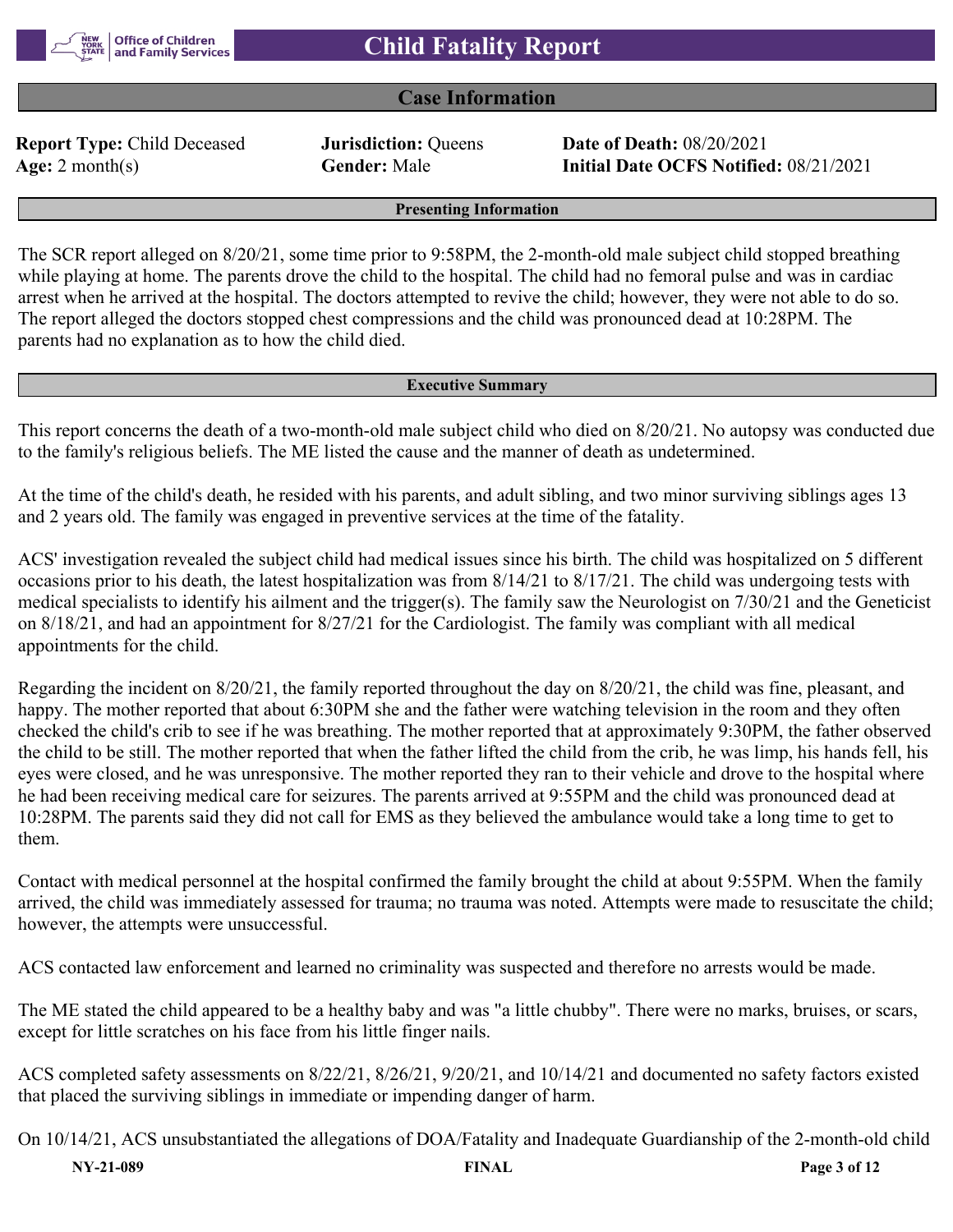

# **Child Fatality Report**

by the parents on the basis of no credible evidence. ACS documented the minimum standard of care for the subject child was reasonable and there was no actual physical or developmental harm to the child by the parents. Further, the subject child died after having a history of seizures. Although the parents did not call an ambulance, according to the attending physician at the hospital, it was speculative whether the EMT could have changed the outcome. The cause and manner of death according to the ME were undetermined, but based on the physical examination conducted at the hospital there were no signs of physical abuse or maltreatment.

The family completed their services goal on 11/19/21 and the services case was closed.

## **Findings Related to the CPS Investigation of the Fatality**

### **Safety Assessment:**

| • Was sufficient information gathered to make the decision recorded on |  |
|------------------------------------------------------------------------|--|
| the:                                                                   |  |

| <b>Approved Initial Safety Assessment?</b>          | Yes. |  |
|-----------------------------------------------------|------|--|
| Safety assessment due at the time of determination? | Yes. |  |

 **Was the safety decision on the approved Initial Safety Assessment appropriate?** Yes

### **Determination:**

| • Was sufficient information gathered to make determination(s) for all | Yes, sufficient information was |
|------------------------------------------------------------------------|---------------------------------|
| allegations as well as any others identified in the course of the      | gathered to determine all       |
| investigation?                                                         | allegations.                    |

 **Was the determination made by the district to unfound or indicate appropriate?** Yes

### **Explain:**

Sufficient information gathered to make determination for all allegations on the intake report. The determination was appropriate.

| Was the decision to close the case appropriate?                                | Yes.                                                    |
|--------------------------------------------------------------------------------|---------------------------------------------------------|
| Was casework activity commensurate with appropriate and relevant statutory Yes |                                                         |
| or regulatory requirements?                                                    |                                                         |
| Was there sufficient documentation of supervisory consultation?                | Yes, the case record has detail of the<br>consultation. |

### **Explain:**

The level of casework activity, which includes contact with the family and others from the receipt of the report through case conclusion was commensurate with the case circumstances. The case documentation reflected supervisory involvement.

**Required Actions Related to the Fatality**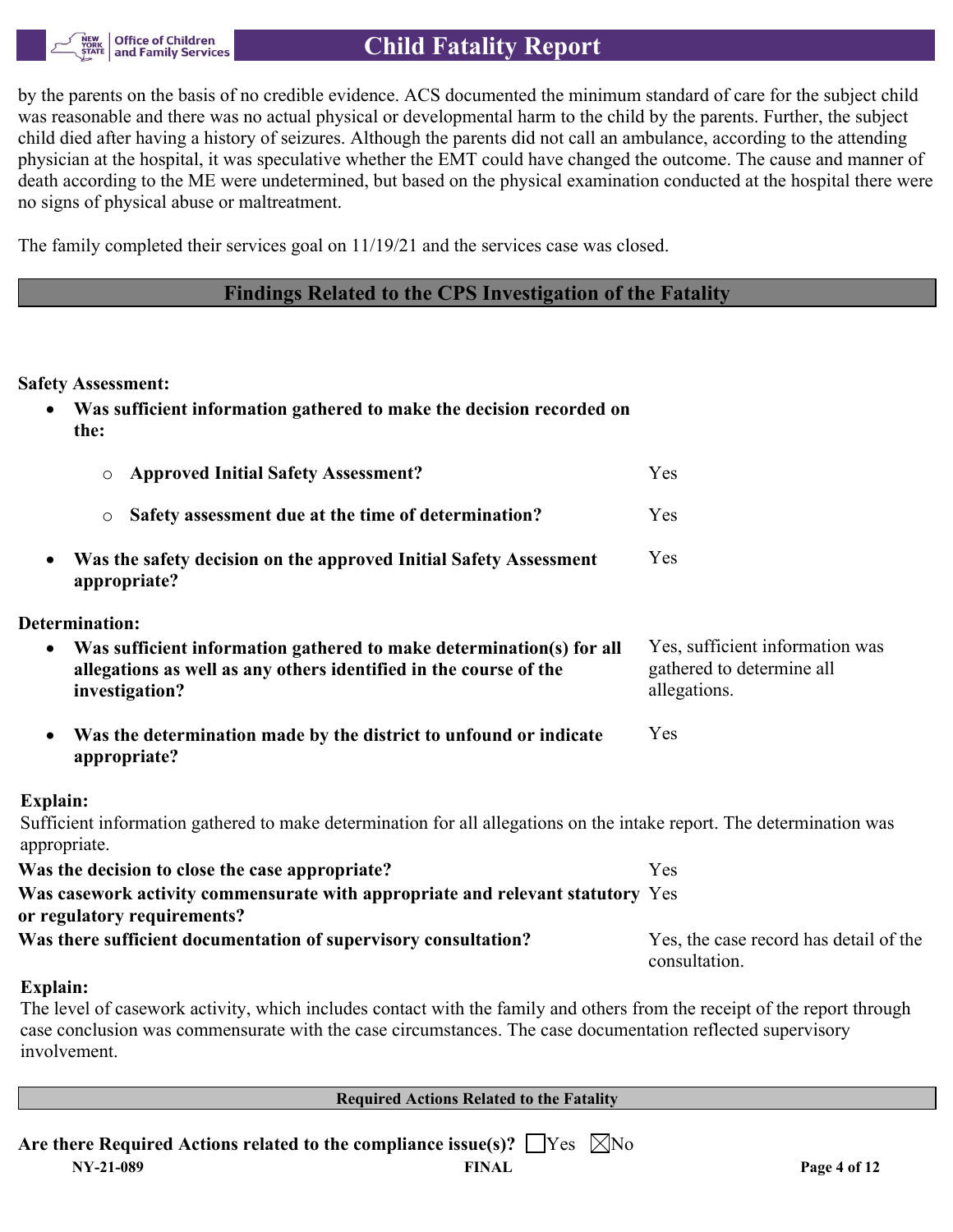

## **Fatality-Related Information and Investigative Activities**

|                                                          | <b>Incident Information</b>                                            |                            |
|----------------------------------------------------------|------------------------------------------------------------------------|----------------------------|
| <b>Date of Death: 08/20/2021</b>                         |                                                                        | Time of Death: 10:28 PM    |
| Time of fatal incident, if different than time of death: |                                                                        | 10:00 PM                   |
| County where fatality incident occurred:                 |                                                                        | Queens                     |
| Was 911 or local emergency number called?                |                                                                        | No                         |
| Did EMS respond to the scene?                            |                                                                        | N <sub>o</sub>             |
|                                                          | At time of incident leading to death, had child used alcohol or drugs? | N/A                        |
| Child's activity at time of incident:                    |                                                                        |                            |
| $\boxtimes$ Sleeping                                     | Working                                                                | Driving / Vehicle occupant |
| Playing                                                  | Eating                                                                 | Unknown                    |
| Other                                                    |                                                                        |                            |
|                                                          | Did child have supervision at time of incident leading to death? Yes   |                            |
|                                                          | At time of incident was supervisor impaired? Not impaired.             |                            |
| At time of incident supervisor was:                      |                                                                        |                            |
| Distracted<br>Absent                                     |                                                                        |                            |
| Asleep                                                   | $\boxtimes$ Other: watching the TV in the same room as the child.      |                            |
| Total number of deaths at incident event:                |                                                                        |                            |
| Children ages 0-18: 1                                    |                                                                        |                            |
| Adults: 0                                                |                                                                        |                            |
|                                                          |                                                                        |                            |
|                                                          | <b>Household Composition at time of Fatality</b>                       |                            |

| Household                  | Relationship   | Role                | Gender | Age                    |
|----------------------------|----------------|---------------------|--------|------------------------|
| Deceased Child's Household | Deceased Child | Alleged Victim      | Male   | $2$ Month(s)           |
| Deceased Child's Household | Father         | Alleged Perpetrator | Male   | $39$ Year(s)           |
| Deceased Child's Household | Mother         | Alleged Perpetrator | Female | $37$ Year(s)           |
| Deceased Child's Household | Sibling        | No Role             | Female | $ 13 \text{ Year}(s) $ |
| Deceased Child's Household | Sibling        | No Role             | Female | $ 19 \text{ Year}(s) $ |
| Deceased Child's Household | Sibling        | No Role             | Female | $2$ Year(s)            |

### **LDSS Response**

On 8/21/21, upon receipt of the report, ACS staff visited the hospital where the child had been taken and was informed by medical staff that the family left the hospital after being interviewed by the detectives who escorted them home; the siblings were not present at the hospital. ACS was informed the subject child had been brought to the hospital five times due to seizures and he was last discharged on 8/17/21. According to the medical records the subject child was playing,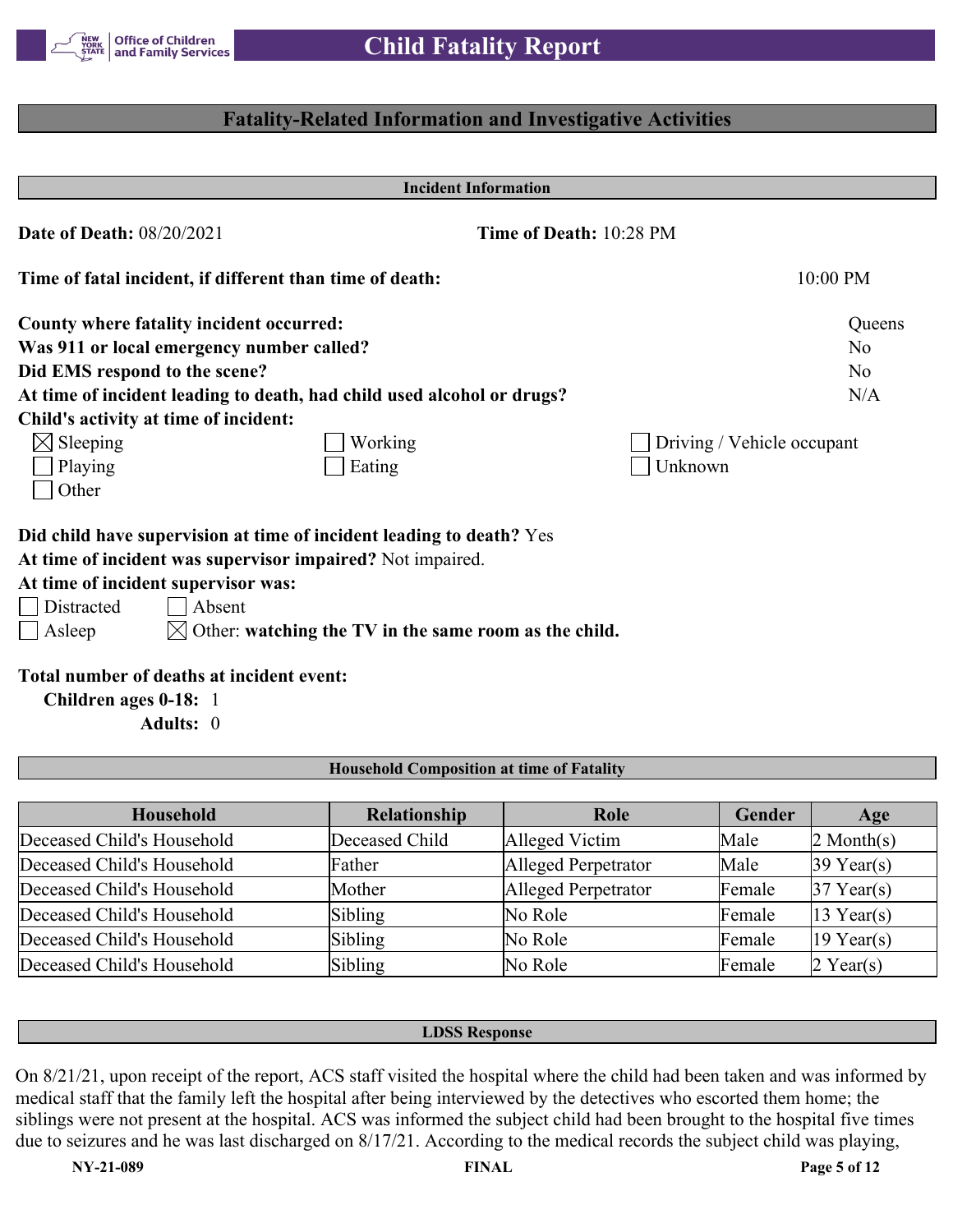became limp and unresponsive and the parents drove him to the hospital. The family arrived at the hospital at about 10:00PM. ACS was told the parents were compliant with the child's treatment plan and kept all appointments.

Also on 8/21/21, the Specialist visited the case address and went to a neighbor's home. The neighbor reported they were assisting the family by babysitting the surviving siblings. The neighbors refused entry into their home but brought the children downstairs to be observed. The Specialist observed the surviving siblings to be free of any injuries. The siblings did not answer any questions.

Later the same day, the Specialist spoke with the mother. The mother refused the CPS team entry into the home citing that her husband was sleeping but explained that at the time of the incident the 13 and 2-year-old children were in the living room playing and the subject child was in the crib in room. She stated at around 9:30PM the father noticed the subject child was unresponsive and she and the father drove him to the hospital.

Also on 8/21/21, the Specialist contacted law enforcement and learned the parents were interviewed and a death scene reenactment and assessment was completed. The parents demonstrated that the child was in his crib on the day in question. They checked the child to ensure he was breathing. At around 9:30PM the father checked the child again and he was found "limp". Neither parent called 911 as they thought transporting the child the hospital to receive medical care would be faster. Law enforcement reported the surviving siblings were not in the home at the time of the reenactment. Law enforcement indicated no arrests would be made as the child's death did not appear to be suspicious.

The older surviving siblings reported the child was having seizures almost daily and it would last a few minutes and then stop. The family had been driving to the hospital every time the child was ill, and this time they did not know that this particular seizure would have ended the life of the baby.

On 8/23/21, ACS contacted the case planner from the PPRS agency. The case planner indicated the preventive agency has been working with his family since April of 2021. The service plan for this family was set for a period of three to six months, and involved services to address problem solving skills, parenting classes and conflict management. The case planner reported positive interactions between the family members.

On 8/26/21, ACS convened an Initial Child Safety Conference and determined no court intervention was necessary and the family would be referred for bereavement counseling.

Between 8/27/21 and 9/14/21, ACS completed consultations with the ACS Clinical Consultation Team. The team confirmed the need for bereavement counseling as no other issues seemed apparent.

On 9/30/21, ACS contacted the Early Intervention Specialist who noted no concerns with the family or the progress of the 2-year-old child.

On  $10/4/21$ , the children's pediatrician stated the child was seen on  $6/2/21$  and  $7/23/21$  for post hospital follow-up visits. The child looked well and was thriving. The parents reported the child suffered respiratory distress and convulsions which caused them to take him to the hospital. The pediatrician stated that the child's death was unfortunate, as when he saw the child on both occasions the child appeared to be well, was clean and did not have any strange smells or diaper rash.

On 10/14/21, ACS unfounded the report.

**Office of Children** and Family Services

**Official Manner and Cause of Death**

**Official Manner:** Undetermined **Primary Cause of Death:** Undetermined if injury or medical cause **Person Declaring Official Manner and Cause of Death:** Medical Examiner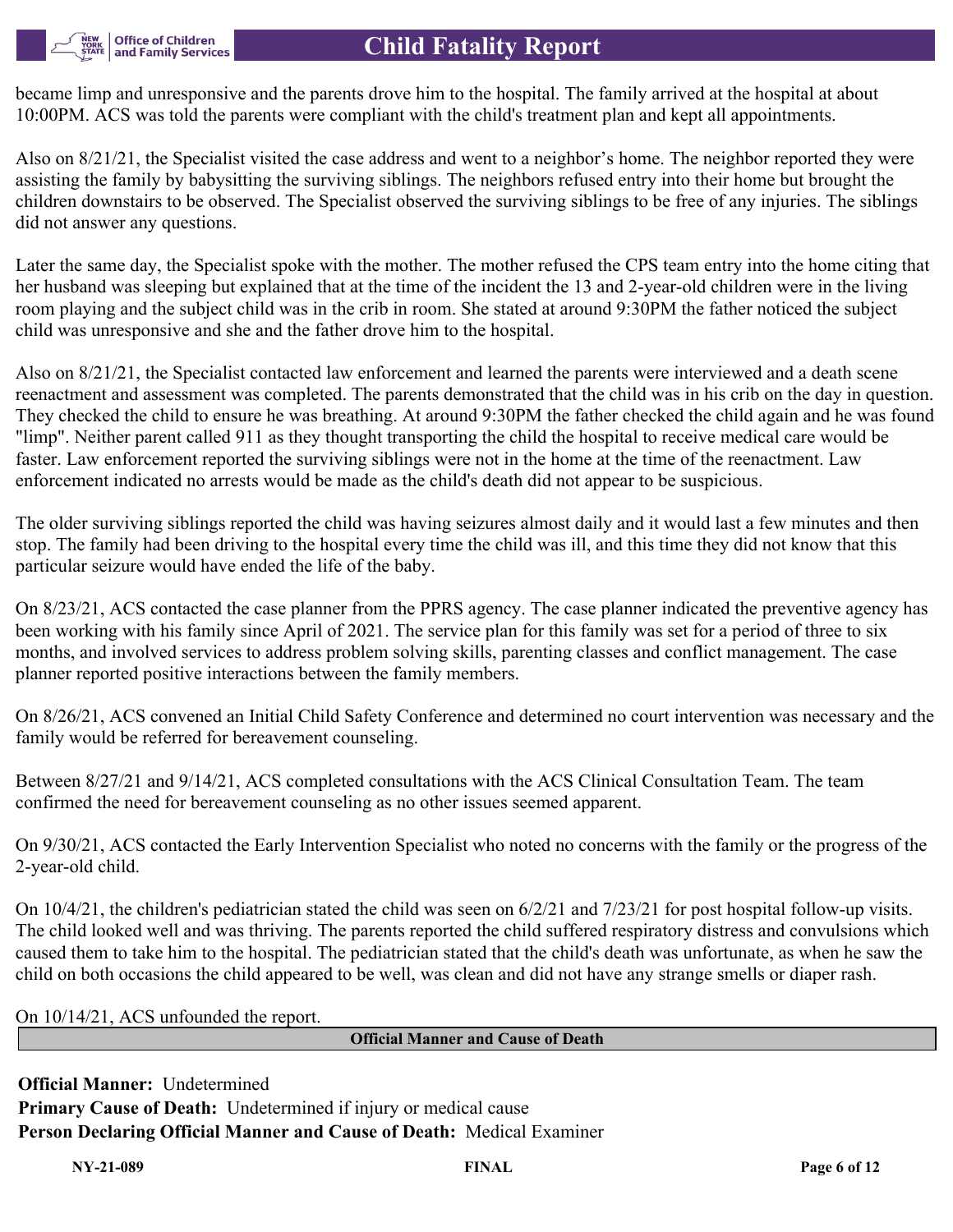### **Multidisciplinary Investigation/Review**

## **Was the fatality investigation conducted by a Multidisciplinary Team (MDT)?**Yes

# **Was the fatality referred to an OCFS approved Child Fatality Review Team?**No

**Comments:** There is no OCFS approved Child Fatality Review Team in the NYC region.

### **SCR Fatality Report Summary**

| <b>Alleged Victim(s)</b>                    | <b>Alleged Perpetrator(s)</b>          | Allegation(s)              | <b>Allegation</b><br><b>Outcome</b> |
|---------------------------------------------|----------------------------------------|----------------------------|-------------------------------------|
| 059481 - Deceased Child, Male, 2<br>Mons    | $ 059483$ - Father, Male, 39 Year(s)   | DOA / Fatality             | Unsubstantiated                     |
| 059481 - Deceased Child, Male, 2<br>Mons    | $ 059483$ - Father, Male, 39 Year(s)   | Inadequate<br>Guardianship | Unsubstantiated                     |
| $ 059481$ - Deceased Child, Male, 2<br>Mons | 059482 - Mother, Female, 37<br>Year(s) | DOA / Fatality             | Unsubstantiated                     |
| $ 059481$ - Deceased Child, Male, 2<br>Mons | 059482 - Mother, Female, 37<br>Year(s) | Inadequate<br>Guardianship | Unsubstantiated                     |

### **CPS Fatality Casework/Investigative Activities**

|                                                                                                                                                                           | Yes         | No | N/A         | <b>Unable to</b><br><b>Determine</b> |
|---------------------------------------------------------------------------------------------------------------------------------------------------------------------------|-------------|----|-------------|--------------------------------------|
| All children observed?                                                                                                                                                    | $\times$    |    |             |                                      |
| When appropriate, children were interviewed?                                                                                                                              | $\boxtimes$ |    |             |                                      |
| Alleged subject(s) interviewed face-to-face?                                                                                                                              | $\boxtimes$ |    |             |                                      |
| All 'other persons named' interviewed face-to-face?                                                                                                                       |             |    | $\boxtimes$ |                                      |
| Contact with source?                                                                                                                                                      | $\boxtimes$ |    |             |                                      |
| All appropriate Collaterals contacted?                                                                                                                                    | $\boxtimes$ |    |             |                                      |
| Was a death-scene investigation performed?                                                                                                                                | $\boxtimes$ |    |             |                                      |
| Was there discussion with all parties (youth, other household members,<br>and staff) who were present that day (if nonverbal, observation and<br>comments in case notes)? | $\boxtimes$ |    |             |                                      |
| Coordination of investigation with law enforcement?                                                                                                                       | $\boxtimes$ |    |             |                                      |
| Was there timely entry of progress notes and other required<br>documentation?                                                                                             | $\times$    |    |             |                                      |

# **Fatality Safety Assessment Activities**  $Yes$  **No N/A Unable to Determine**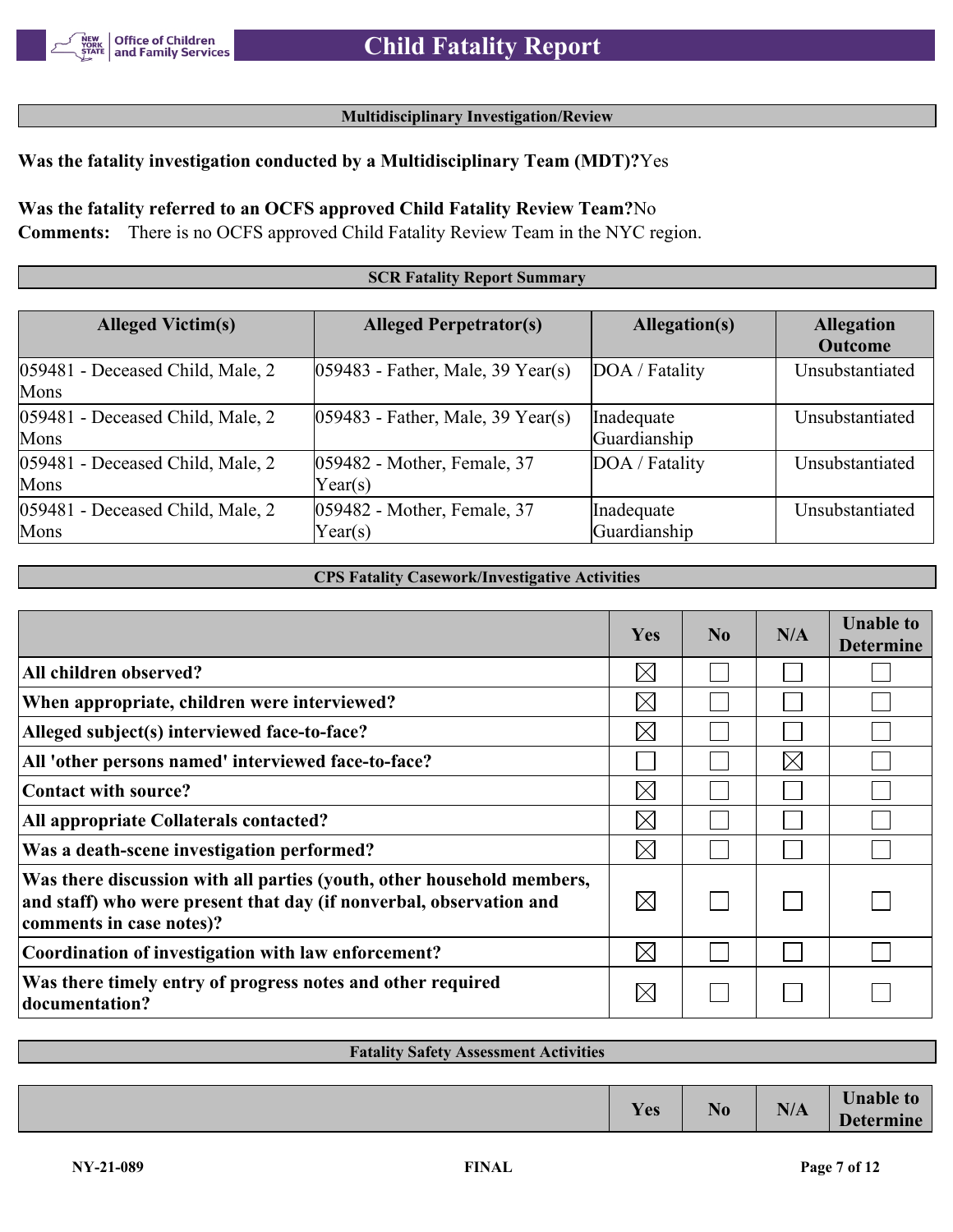

| Were there any surviving siblings or other children in the household?                                                                           |             |     |  |  |  |  |
|-------------------------------------------------------------------------------------------------------------------------------------------------|-------------|-----|--|--|--|--|
| Was there an adequate assessment of impending or immediate danger to surviving siblings/other children in the<br>household named in the report: |             |     |  |  |  |  |
| Within 24 hours?                                                                                                                                | $\times$    |     |  |  |  |  |
| At 7 days?                                                                                                                                      | $\boxtimes$ |     |  |  |  |  |
| At 30 days?                                                                                                                                     | $\boxtimes$ |     |  |  |  |  |
| Was there an approved Initial Safety Assessment for all surviving<br>siblings/ other children in the household within 24 hours?                 | IХI         |     |  |  |  |  |
| Are there any safety issues that need to be referred back to the local<br>district?                                                             |             | IXI |  |  |  |  |
|                                                                                                                                                 |             |     |  |  |  |  |

| When safety factors were present that placed the surviving siblings/other |  |             |  |
|---------------------------------------------------------------------------|--|-------------|--|
| children in the household in impending or immediate danger of serious     |  | $\boxtimes$ |  |
| harm, were the safety interventions, including parent/caretaker actions   |  |             |  |
| adequate?                                                                 |  |             |  |

### **Fatality Risk Assessment / Risk Assessment Profile**

|                                                                                                                                                             | Yes         | No.      | N/A | <b>Unable to</b><br><b>Determine</b> |
|-------------------------------------------------------------------------------------------------------------------------------------------------------------|-------------|----------|-----|--------------------------------------|
| Was the risk assessment/RAP adequate in this case?                                                                                                          | $\boxtimes$ |          |     |                                      |
| During the course of the investigation, was sufficient information<br>gathered to assess risk to all surviving siblings/other children in the<br>household? | $\times$    |          |     |                                      |
| Was there an adequate assessment of the family's need for services?                                                                                         | $\boxtimes$ |          |     |                                      |
| Did the protective factors in this case require the LDSS to file a petition<br>in Family Court at any time during or after the investigation?               |             | $\times$ |     |                                      |
| Were appropriate/needed services offered in this case                                                                                                       | $\boxtimes$ |          |     |                                      |
| <b>Explain:</b>                                                                                                                                             |             |          |     |                                      |

ACS offered the family grief and bereavement services which the family continued with their service provider.

## **Placement Activities in Response to the Fatality Investigation**

|                                                                                                                                                                                                       | Yes | N <sub>0</sub> | N/A | <b>Unable to</b><br><b>Determine</b> |
|-------------------------------------------------------------------------------------------------------------------------------------------------------------------------------------------------------|-----|----------------|-----|--------------------------------------|
| Did the safety factors in the case show the need for the surviving<br>siblings/other children in the household be removed or placed in foster<br>care at any time during this fatality investigation? |     | $\times$       |     |                                      |
| Were there surviving children in the household that were removed either<br>as a result of this fatality report / investigation or for reasons unrelated<br>to this fatality?                          |     | $\boxtimes$    |     |                                      |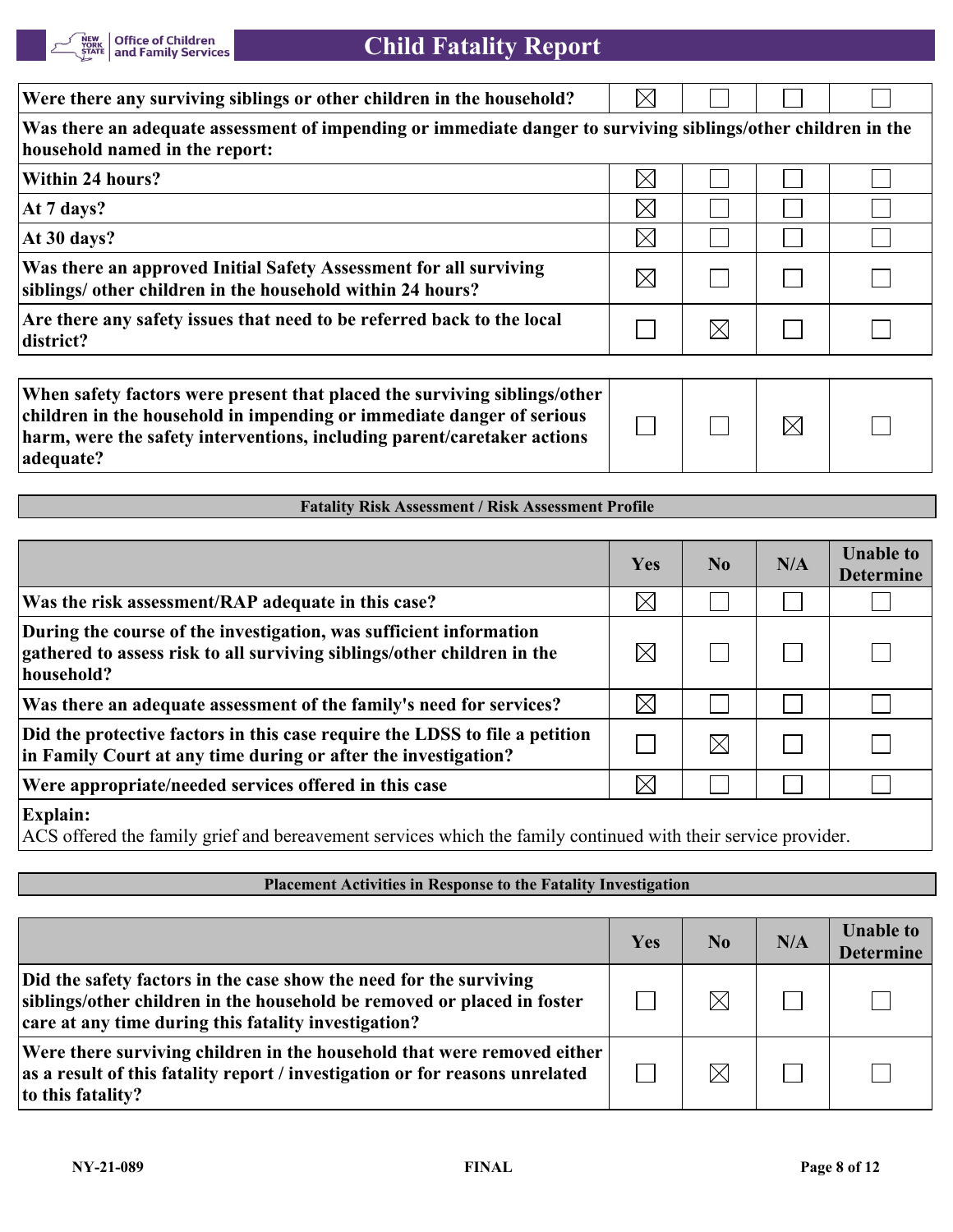

### **Explain as necessary:**

No removal of the minor surviving siblings was necessary.

### **Legal Activity Related to the Fatality**

**Was there legal activity as a result of the fatality investigation?** There was no legal activity.

### **Services Provided to the Family in Response to the Fatality**

| <b>Services</b>                      | <b>Provided</b><br><b>After</b><br><b>Death</b> | Offered,<br>but<br><b>Refused</b> | Offered,<br><b>Unknown</b><br>if Used | <b>Not</b><br><b>Offered</b> | <b>Needed</b><br>but<br><b>Unavailable</b> | N/A         | <b>CDR</b><br><b>Lead to</b><br><b>Referral</b> |
|--------------------------------------|-------------------------------------------------|-----------------------------------|---------------------------------------|------------------------------|--------------------------------------------|-------------|-------------------------------------------------|
| <b>Bereavement counseling</b>        | $\boxtimes$                                     |                                   |                                       |                              |                                            |             |                                                 |
| <b>Economic support</b>              |                                                 |                                   |                                       |                              |                                            | $\boxtimes$ |                                                 |
| <b>Funeral arrangements</b>          |                                                 |                                   | $\times$                              |                              |                                            |             |                                                 |
| <b>Housing assistance</b>            |                                                 |                                   |                                       |                              |                                            | $\boxtimes$ |                                                 |
| <b>Mental health services</b>        |                                                 |                                   |                                       |                              |                                            | $\boxtimes$ |                                                 |
| <b>Foster care</b>                   |                                                 |                                   |                                       |                              |                                            | $\boxtimes$ |                                                 |
| <b>Health care</b>                   |                                                 |                                   |                                       |                              |                                            | $\boxtimes$ |                                                 |
| <b>Legal services</b>                |                                                 |                                   |                                       |                              |                                            | $\boxtimes$ |                                                 |
| <b>Family planning</b>               |                                                 |                                   |                                       |                              |                                            | $\boxtimes$ |                                                 |
| <b>Homemaking Services</b>           |                                                 |                                   |                                       |                              |                                            | $\boxtimes$ |                                                 |
| <b>Parenting Skills</b>              |                                                 |                                   |                                       |                              |                                            | $\boxtimes$ |                                                 |
| <b>Domestic Violence Services</b>    |                                                 |                                   |                                       |                              |                                            | $\boxtimes$ |                                                 |
| <b>Early Intervention</b>            |                                                 |                                   |                                       |                              |                                            | $\boxtimes$ |                                                 |
| <b>Alcohol/Substance abuse</b>       |                                                 |                                   |                                       |                              |                                            | $\boxtimes$ |                                                 |
| <b>Child Care</b>                    |                                                 |                                   |                                       |                              |                                            | $\boxtimes$ |                                                 |
| Intensive case management            |                                                 |                                   |                                       |                              |                                            | $\boxtimes$ |                                                 |
| Family or others as safety resources |                                                 |                                   |                                       |                              |                                            | $\boxtimes$ |                                                 |
| Other                                |                                                 |                                   |                                       |                              |                                            | $\boxtimes$ |                                                 |

# **Were services provided to siblings or other children in the household to address any immediate needs and support their well-being in response to the fatality?** Yes

**Explain:**

The children were referred for counseling and the the 2-year-old also had Early Intervention services.

## **Were services provided to parent(s) and other care givers to address any immediate needs related to the fatality?** Yes

**Explain:**

The family was in receipt of PPRS and bereavement counseling was added.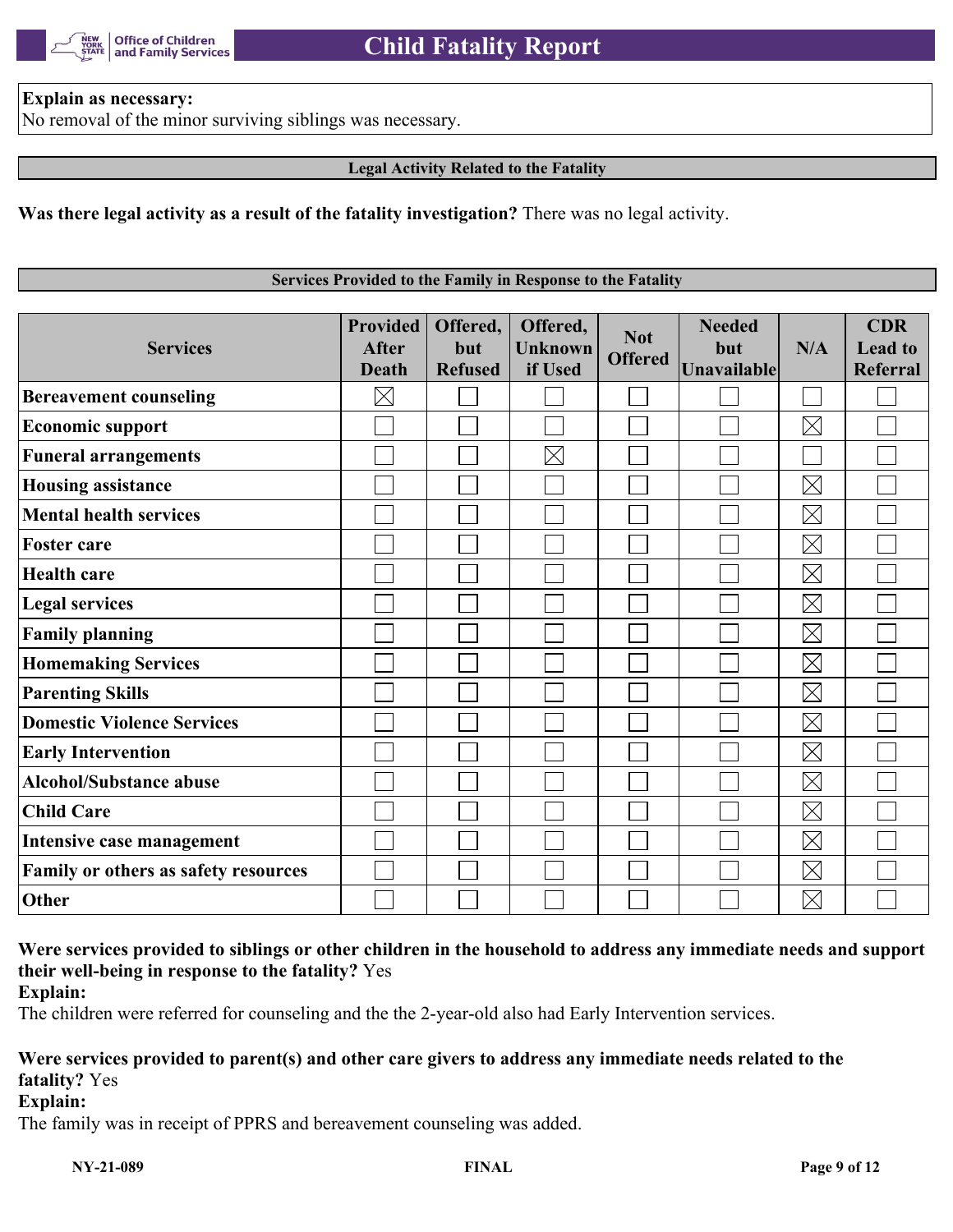

## **History Prior to the Fatality**

|                                         |                                                                                                                                                                                                                                                                                                                                                                                                                                                   | <b>Child Information</b>                                             |                                                               |                                        |                        |
|-----------------------------------------|---------------------------------------------------------------------------------------------------------------------------------------------------------------------------------------------------------------------------------------------------------------------------------------------------------------------------------------------------------------------------------------------------------------------------------------------------|----------------------------------------------------------------------|---------------------------------------------------------------|----------------------------------------|------------------------|
|                                         | Did the child have a history of alleged child abuse/maltreatment?<br>Was the child ever placed outside of the home prior to the death?                                                                                                                                                                                                                                                                                                            |                                                                      |                                                               | No<br>N <sub>o</sub>                   |                        |
|                                         | Were there any siblings ever placed outside of the home prior to this child's death?<br>Was the child acutely ill during the two weeks before death?                                                                                                                                                                                                                                                                                              |                                                                      |                                                               | N <sub>o</sub><br>Yes                  |                        |
|                                         |                                                                                                                                                                                                                                                                                                                                                                                                                                                   | <b>Infants Under One Year Old</b>                                    |                                                               |                                        |                        |
|                                         | During pregnancy, mother:<br>Had medical complications / infections<br>Misused over-the-counter or prescription drugs<br>Experienced domestic violence<br>$\boxtimes$ Was not noted in the case record to have any of the issues listed                                                                                                                                                                                                           |                                                                      | Had heavy alcohol use<br>Smoked tobacco<br>Used illicit drugs |                                        |                        |
| <b>Infant was born:</b><br>Drug exposed | $\boxtimes$ With neither of the issues listed noted in case record                                                                                                                                                                                                                                                                                                                                                                                |                                                                      |                                                               | With fetal alcohol effects or syndrome |                        |
|                                         |                                                                                                                                                                                                                                                                                                                                                                                                                                                   | <b>CPS - Investigative History Three Years Prior to the Fatality</b> |                                                               |                                        |                        |
| Date of<br><b>SCR</b><br><b>Report</b>  | Alleged<br>Victim(s)                                                                                                                                                                                                                                                                                                                                                                                                                              | <b>Alleged</b><br>Perpetrator(s)                                     | <b>Allegation(s)</b>                                          | <b>Allegation</b><br><b>Outcome</b>    | Compliance<br>Issue(s) |
|                                         | 02/07/2021 Sibling, Female, 12 Years Mother, Female, 37 Years                                                                                                                                                                                                                                                                                                                                                                                     |                                                                      | Inadequate Guardianship                                       | Substantiated                          | N <sub>o</sub>         |
| <b>Report Summary:</b>                  | The 02/07/21 SCR report alleged on 2/5/21, the mother physically assaulted her adult child in front of her 12-year-old<br>daughter. The mother got into an argument with the adult daughter. During the argument, the mother became physical<br>and hit the adult daughter with a wooden stick. The mother was verbally abusive to the 12-year-old and the adult<br>daughter. The 12-year-old child was afraid and did not feel safe in the home. |                                                                      |                                                               |                                        |                        |

| <b>Report Determination:</b> Indicated | Date of Determination: 04/09/2021 |
|----------------------------------------|-----------------------------------|
|                                        |                                   |

## **Basis for Determination:**

ACS unsubstantiated the report on the basis of credible evidence gathered during the investigation. The mother, stepfather and adult child confirmed the allegations of the report. The mother said she was angry and admitted her role in the incident.

## **OCFS Review Results:**

The case was reported with concerns of excessive corporal punishment by the mother toward her adult daughter, in the presence of her minor children. ACS made the appropriate contacts including with the source and other collaterals. Appropriate notifications were provided. The family was also referred for preventive services - family focused therapy to address the mother's anger issues.

**Are there Required Actions related to the compliance issue(s)?**  $\Box$  Yes  $\Box$  No

## **CPS - Investigative History More Than Three Years Prior to the Fatality**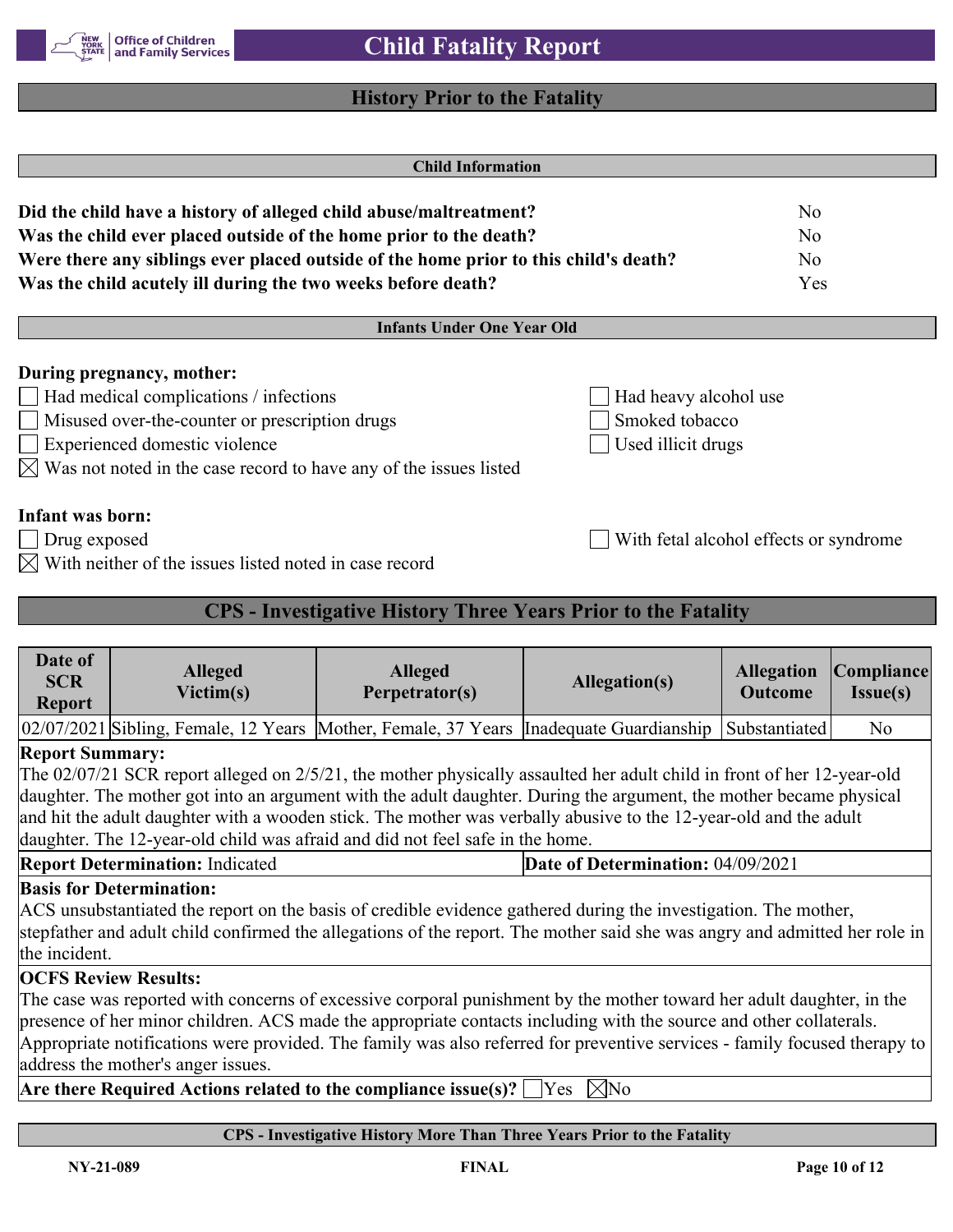

There was no CPS investigative history more than three years prior to the fatality.

**Known CPS History Outside of NYS**

There was no known CPS history outside of New York State.

# **Services Open at the Time of the Fatality**

**Was the deceased child(ren) involved in an open preventive services case at the time of the fatality?** Yes **Date the preventive services case was opened:** 02/19/2021

## **Evaluative Review of Services that were Open at the Time of the Fatality**

|                                                                                                                                                                                        | Yes         | N <sub>0</sub> | N/A | <b>Unable to</b><br><b>Determine</b> |
|----------------------------------------------------------------------------------------------------------------------------------------------------------------------------------------|-------------|----------------|-----|--------------------------------------|
| Did the service provider(s) comply with the timeliness and content<br>requirements for progress notes?                                                                                 | $\times$    |                |     |                                      |
| Did the services provided meet the service needs as outlined in the case<br>record?                                                                                                    | $\times$    |                |     |                                      |
| Did all service providers comply with mandated reporter requirements?                                                                                                                  | $\boxtimes$ |                |     |                                      |
| Was there information in the case record that indicated the existence of<br>behaviors or conditions that placed the children in the case in danger or<br>increased their risk of harm? |             |                |     |                                      |

| <b>Casework Contacts</b>                                                                                                                                    |          |    |     |                                      |
|-------------------------------------------------------------------------------------------------------------------------------------------------------------|----------|----|-----|--------------------------------------|
|                                                                                                                                                             |          |    |     |                                      |
|                                                                                                                                                             | Yes      | No | N/A | <b>Unable to</b><br><b>Determine</b> |
| Did the service provider comply with case work contacts, including face-<br>to-face contact as required by regulations pertaining to the program<br>choice? | $\nabla$ |    |     |                                      |

| <b>Services Provided</b>                                                                                                                                             |             |    |     |                                      |
|----------------------------------------------------------------------------------------------------------------------------------------------------------------------|-------------|----|-----|--------------------------------------|
|                                                                                                                                                                      |             |    |     |                                      |
|                                                                                                                                                                      | Yes         | No | N/A | <b>Unable to</b><br><b>Determine</b> |
| Were services provided to siblings or other children in the household to<br>address any immediate needs and support their well-being in response to<br>the fatality? | $\boxtimes$ |    |     |                                      |
| Were services provided to parents as necessary to achieve safety,<br>permanency, and well-being?                                                                     | $\times$    |    |     |                                      |

| <b>Family Assessment and Service Plan (FASP)</b> |
|--------------------------------------------------|
|--------------------------------------------------|